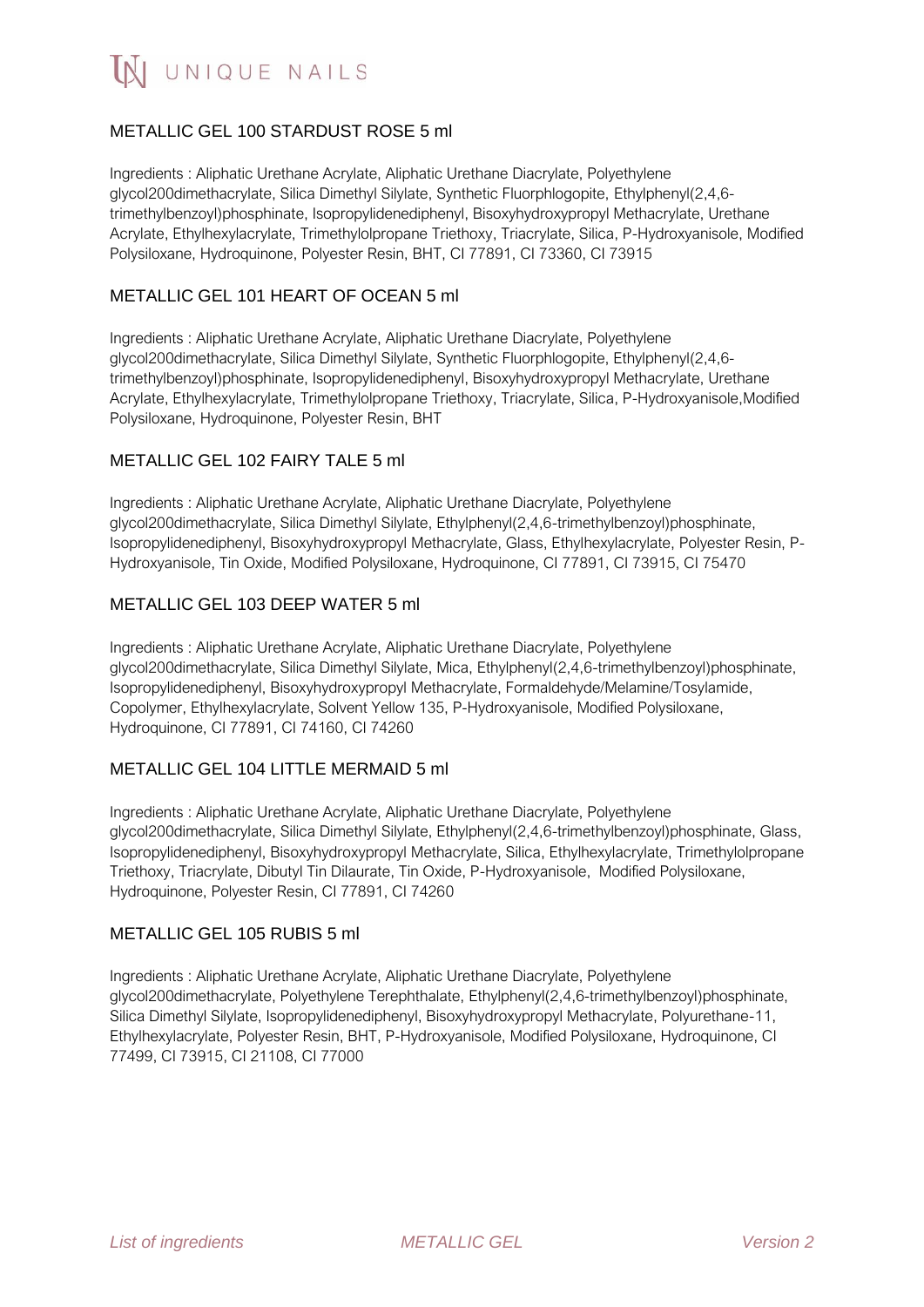

# METALLIC GEL 106 FRAMBOISE DELUX 5 ml

Ingredients : Aliphatic Urethane Acrylate, Polyethylene glycol200dimethacrylate, Silica Dimethyl Silylate, Ethylphenyl(2,4,6-trimethylbenzoyl)phosphinate, Isopropylidenediphenyl Bisoxyhydroxypropyl Methacrylate, Mica, Polyester Resin, Ethylhexyl Acrylate, PEG-4 Trimethylolpropane Triacrylate, P-Hydroxyanisole, Modified Polysiloxane, Hydroquinone, CI 45430, CI 77891, CI 77742, CI 77491, CI 15800, CI 75470

#### METALLIC GEL 107 EMERAUDE 5 ml

Ingredients : Aliphatic Urethane Acrylate, Aliphatic Urethane Diacrylate, Polyethylene glycol200dimethacrylate, Polyethylene Terephthalate, Ethylphenyl(2,4,6-trimethylbenzoyl)phosphinate, Silica Dimethyl Silylate, Isopropylidenediphenyl, Bisoxyhydroxypropyl Methacrylate, Polyurethane-11, Ethylhexylacrylate, Polyester Resin, BHT, P-Hydroxyanisole, Modified Polysiloxane, Hydroquinone, CI 77499, CI 73915, CI 21108, CI 77000

#### METALLIC GEL 108 BLOOD 5 ml

Ingredients : Aliphatic Urethane Acrylate, Polyethyleneglycol200dimethacrylate Polyethylene, Ethylphenyl(2,4,6trimethylbenzoyl)phosphinate, Silica Dimethyl Silylate, Isopropylidenediphenyl, Bisoxyhydroxypropyl Methacrylate, Isopropylidenediphenyl, Bisoxyhydroxypropyl Methacrylate, Trimethylolpropane Triethoxy, Triacrylate, Talc Talc, Polyester Resin, Glimmer Mica, Ethylhexylacrylate, Butylated Hydroxytoluene, BHT, P-Hydroxyanisole, Modified Polysiloxane, Hydroquinone, CI 73360, CI 73900, CI 15880, CI 77891, CI 77491

#### METALLIC GEL 109 RED WINE 5 ml

Ingredients : Aliphatic Urethane Acrylate, Polyethyleneglycol200dimethacrylate Polyethylene, Ethylphenyl(2,4,6trimethylbenzoyl)phosphinate, Silica Dimethyl Silylate, Isopropylidenediphenyl, Bisoxyhydroxypropyl Methacrylate, Isopropylidenediphenyl, Bisoxyhydroxypropyl Methacrylate, Trimethylolpropane Triethoxy, Triacrylate, Talc Talc, Polyester Resin, Glimmer Mica, Ethylhexylacrylate, Butylated Hydroxytoluene, BHT, P-Hydroxyanisole, Modified Polysiloxane, Hydroquinone, CI 73360, CI 73900, CI 15880, CI 77891, CI 77491

#### METALLIC GEL 110 GRENADINE 5 ml

Ingredients : Aliphatic Urethaneacrylate, Polyethylenglycol200dimethacrylate, Ethylphenyl(2,4,6 trimethylbenzoyl)phosphinate, Silica dimethyl silylate, Mica, Bisphenol-A-glycerolat-(1-glycerol/phenol) dimethacrylate, Isopropylidenediphenyl, Bisoxyhydroxypropyl, Methacrylate, Ketone, Triethyleneglycol Dimethacrylate, Polyester resin, Tin Oxide, 4-Methoxyphenol, CI 73900, CI 77891, CI 77002, CI 19140

## METALLIC GEL 111 AQUASTONE 5 ml

Ingredients : Aliphatic Urethaneacrylate, Polyethylenglycol200dimethacrylate, Ethylphenyl(2,4,6 trimethylbenzoyl)phosphinate, Silica dimethyl silylate, Mica, Bisphenol-A-glycerolat-(1-glycerol/phenol) dimethacrylate, Isopropylidenediphenyl, Bisoxyhydroxypropyl, Methacrylate, Ketone, Triethyleneglycol Dimethacrylate, Polyester resin, Tin Oxide, 4-Methoxyphenol, CI 73900, CI 77891, CI 77002, CI 19140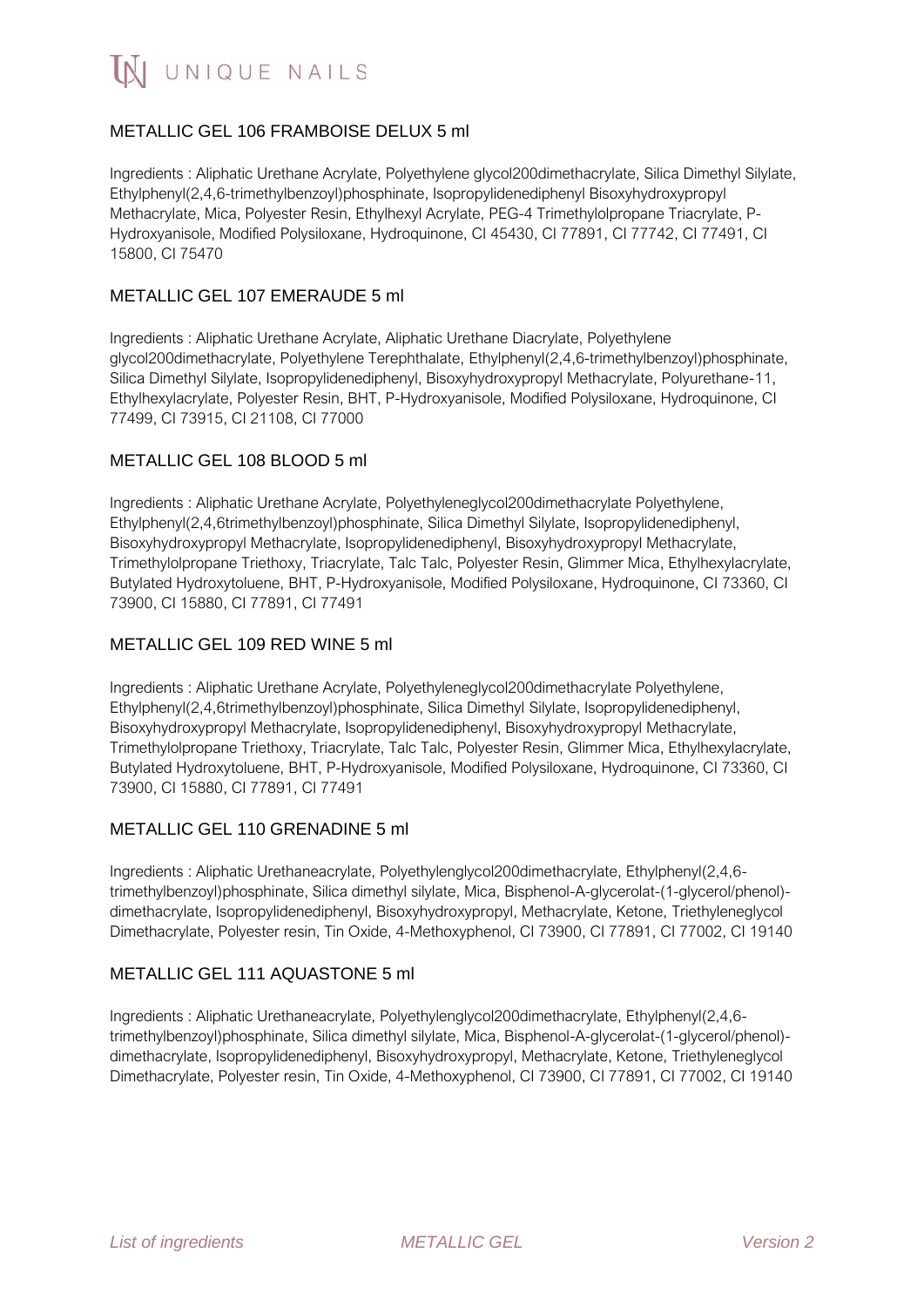# METALLIC GEL 112 KING 5 ml

Ingredients : Aliphatic Urethane Acrylate, Aliphatic Urethane Diacrylate, Polyethylene glycol200dimethacrylate, Polyethylene Terephthalate, Silica Dimethyl Silylate, Ethylphenyl(2,4,6 trimethylbenzoyl)phosphinate, Isopropylidenediphenyl, Bisoxyhydroxypropyl Methacrylate, Mica, Polyurethane-33, Ethylhexyl Acrylate, P-Hydroxyanisole, Modified Polysiloxane, Hydroquinone, CI 77491, CI 19140, CI 77000, CI 77891, CI 15850

## METALLIC GEL 113 SEA 5 ml

Ingredients : Aliphatic Urethane Acrylate, Aliphatic Urethane Diacrylate, Polyethylene glycol200dimethacrylate, Silica Dimethyl Silylate, Mica, Ethylphenyl(2,4,6-trimethylbenzoyl)phosphinate, Isopropylidenediphenyl Bisoxyhydroxypropyl Methacrylate, Silica, Ethylhexylacrylate, Tin Oxide, P-Hydroxyanisole, Modified Polysiloxane, Hydroquinone, CI 77891, CI 77000, CI 74160, CI 77820

## METALLIC GEL 114 DARK NIGHT 5 ml

Ingredients : Aliphatic Urethane Acrylate, Aliphatic Urethane Diacrylate, Polyethylene glycol200dimethacrylate, Silica Dimethyl Silylate, Mica, Ethylphenyl(2,4,6-trimethylbenzoyl)phosphinate, Isopropylidenediphenyl Bisoxyhydroxypropyl Methacrylate, Silica, Ethylhexylacrylate, Tin Oxide, P-Hydroxyanisole, Modified Polysiloxane, Hydroquinone, CI 77891, CI 77000, CI 74160, CI 77820

## METALLIC GEL 115 AMETHYST 5 ml

Ingredients : Aliphatic Urethaneacrylate, Polyethylenglycol200dimethacrylate, Silica, Ethylphenyl(2,4,6 trimethylbenzoyl)phosphinate, Bisphenol-A-glycerolate-(1-glycerol/phenol)-dimethacrylate, Isopropylidenediphenyl, Bisoxyhydroxypropyl, Methacrylate, Calcium Sodium Borosilicate, 4- Methoxyphenol P-Hydroxyanisole, CI 77891, CI 51319, CI 75470

## METALLIC GEL 116 PINA COLADA 5 ml

Ingredients : Aliphatic Urethane Acrylate, Aliphatic Urethane Diacrylate, Polyethylene glycol200dimethacrylate, Ethylphenyl(2,4,6-trimethylbenzoyl)phosphinate, Mica, Silica Dimethyl Silylate, Synthetic Fluorphlogopite, Isopropylidenediphenyl Bisoxyhydroxypropyl Methacrylate, Ethylhexyl Acrylate, Tin Oxide, P-Hydroxyanisole, Modified Polysiloxane, Hydroquinone, CI 77891, CI 12370, CI 21108

# METALLIC GEL 117 VIOLET COSMO 5 ml

Ingredients : Aliphatic Urethane Acrylate, Aliphatic Urethane Diacrylate, Polyethylene glycol200dimethacrylate, Silica Dimethyl Silylate, CI 77891, Mica, Ethylphenyl(2,4,6 trimethylbenzoyl)phosphinate, Isopropylidenediphenyl Bisoxyhydroxypropyl Methacrylate, Ethylhexyl Acrylate, Tin Oxide, P-Hydroxyanisole, Modified Polysiloxane, Hydroquinone, CI 74160, CI 51319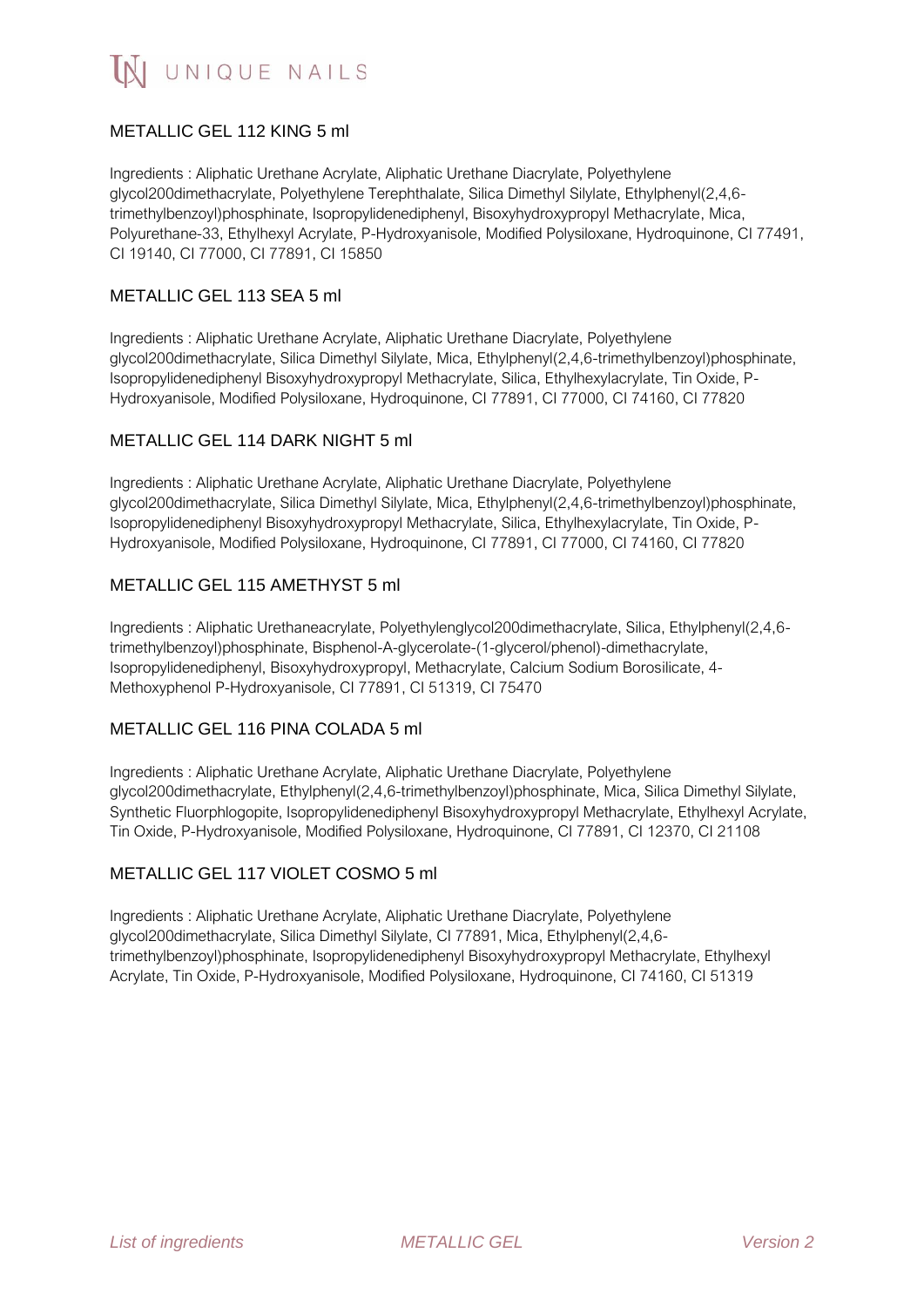# METALLIC GEL 118 MOJITO 5 ml

Ingredients : Aliphatic Urethane Acrylate, Aliphatic Urethane Diacrylate, Polyethylene glycol200dimethacrylate, Silica Dimethyl Silylate, Mica, Ethylphenyl(2,4,6-trimethylbenzoyl)phosphinate, Synthetic Fluorphlogopite, Isopropylidenediphenyl Bisoxyhydroxypropyl Methacrylate, Ethylhexyl Acrylate, Tin Oxide, P-Hydroxyanisole, Modified Polysiloxane, Hydroquinone, CI 77891, CI 74260

## METALLIC GEL 119 PASSOA 5 ml

Ingredients : Aliphatic Urethane Acrylate, Aliphatic Urethane Diacrylate, Polyethylene glycol200dimethacrylate, Silica Dimethyl Silylate, Synthetic Fluorphlogopite, Ethylphenyl(2,4,6 trimethylbenzoyl)phosphinate, Mica, Isopropylidenediphenyl Bisoxyhydroxypropyl Methacrylate, Ethylhexyl Acrylate, Tin Oxide, P-Hydroxyanisole, Modified Polysiloxane, Hydroquinone, CI 77891, CI 12370, CI 21108

## METALLIC GEL 120 JASPER ROSE 5 ml

Ingredients : Aliphatic Urethane Acrylate, Aliphatic Urethane Diacrylate, Polyethylene glycol200 dimethacrylate, Silica Dimethyl Silylate, Mica, Ethylphenyl(2,4,6-trimethylbenzoyl) phosphinate, Isopropylidenediphenyl Bisoxyhydroxypropyl Methacrylate, Synthetic Fluorphlogopite, Ethylhexyl Acrylate, Tin Oxide, P-Hydroxyanisole, Modified Polysiloxane, Hydroquinone, CI 77891, CI 73915

# METALLIC GEL 121 BLUE HAWAII 5 ml

Ingredients : Aliphatic Urethane Acrylate, Aliphatic Urethane Diacrylate, Polyethylene glycol200dimethacrylate, Silica Dimethyl Silylate, Mica, Ethylphenyl(2,4,6-trimethylbenzoyl)phosphinate, Isopropylidenediphenyl Bisoxyhydroxypropyl Methacrylate, Ethylhexyl Acrylate, Tin Oxide, P-Hydroxyanisole, Modified Polysiloxane, Hydroquinone, CI 77891, CI 74160

## METALLIC GEL 122 JELLY 5 ml

Ingredients : Aliphatic Urethane Acrylate, Aliphatic Urethane Diacrylate, Polyethylene glycol200dimethacrylate, Ethylphenyl(2,4,6-trimethylbenzoyl)phosphinate, Silica Dimethyl Silylate, Isopropylidenediphenyl Bisoxyhydroxypropyl Methacrylate, PEG-4 Trimethylolpropane Triacrylate, Mica, Ethylhexyl Acrylate, Polyester Resin, BHT, P-Hydroxyanisole, Modified Polysiloxane, Hydroquinone, CI 15880, CI 77491, CI 77891, CI 77499, CI 74160

## METALLIC GEL 123 BELLY 5 ml

Ingredients : Aliphatic Urethane Acrylate, Aliphatic Urethane, Polyethylene glycol200dimethacrylate, Silica Dimethyl Silylate, Ethylphenyl(2,4,6-trimethylbenzoyl)phosphinate, PEG-4 Trimethylolpropane Triacrylate, Isopropylidenediphenyl Bisoxyhydroxypropyl Methacrylate, Mica, Polyester Resin, Ethylhexyl Acrylate, BHT, Tin Oxide, P-Hydroxyanisole, Modified Polysiloxane, Hydroquinone, CI 77891, CI 15880, CI 12490, CI 77499, CI 74160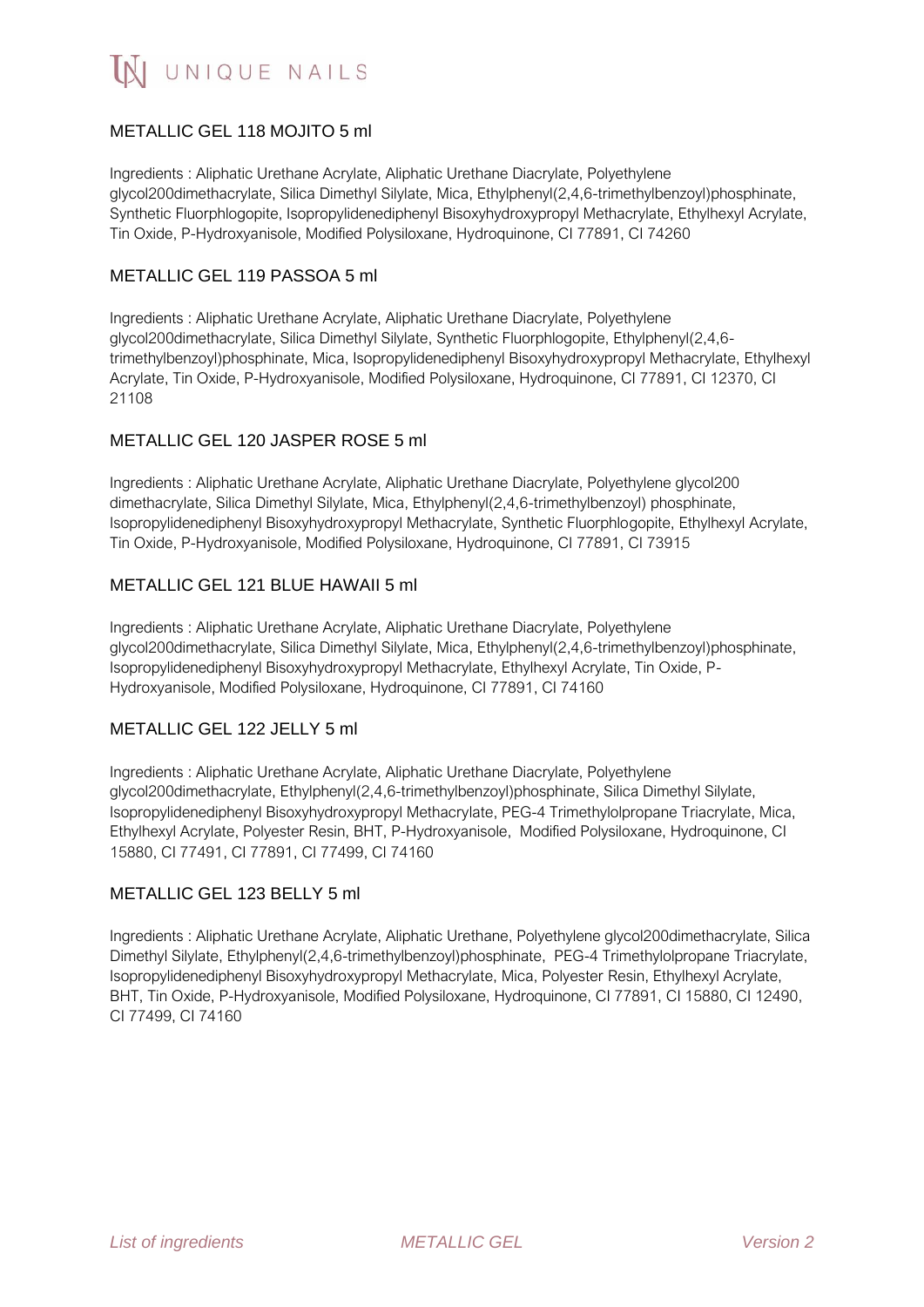# METALLIC GEL 124 PURPY 5 ml

Ingredients : Aliphatic Urethane acrylate, Aliphatic Urethane diacrylate, Polyethyleneglycol200 dimethacrylate, Ethylphenyl(2,4,6-trimethylbenzoyl)phosphinate, Silica, Bisphenol-A-glycerolat-(1 glycerol/phenol)-dimethacrylate, Glimmer, Ricinus Communis, Polyester resin, Ethylhexyl acrylate, 4- Methoxyphenol, modified Polysiloxane, Hydroquinone, CI 77891, CI 77499, CI 16255, CI 77491, CI 74160

## METALLIC GEL 125 IN THE NIGHT 5 ml

Ingredients : Aliphatic Urethane Acrylate, Aliphatic Urethane Diacrylate, Polyethylene glycol200dimethacrylate, Silica Dimethyl, Ethylphenyl(2,4,6-trimethylbenzoyl)phosphinate, Isopropylidenediphenyl Bisoxyhydroxypropyl Methacrylate, Mica Ethylhexyl Acrylate, Polyester Resin, P-Hydroxyanisole, PEG-4 Trimethylolpropane Triacrylate, Modified Polysiloxane, Hydroquinone, BHT, CI 77891, CI 16255, CI 74160, CI 77510

#### METALLIC GEL 126 BY YOU 5 ml

Ingredients : Aliphatic Urethane Acrylate, Aliphatic Urethane Diacrylate, Polyethylene glycol200dimethacrylate, Ethylphenyl(2,4,6-trimethylbenzoyl)phosphinate, Silica Dimethyl Silylate, Isopropylidenediphenyl Bisoxyhydroxypropyl Methacrylate, Glimmer, Talc, Trimethylolpropane Triethoxy Triacrylate, Polyester Resin, Ethylhexylacrylate, Butylated Hydroxytoluene, P-Hydroxyanisole, Modified Polysiloxane, Hydroquinone, CI 15880, CI 77891, CI 73360, CI 77499, CI 74160

## METALLIC GEL 127 BY ME 5 ml

Ingredients : Aliphatic Urethane acrylate, Aliphatic Urethane diacrylate, Polyethyleneglycol200 dimethacrylate, Silica, Glimmer, Ethylphenyl(2,4,6 trimethylbenzoyl)phosphinate, Bisphenol-A-glycerolat- (1-glycerol/phenol)-dimethacrylate, Ethoxylated Trimethyolpropane triacrylate, 4-Methoxyphenol, Polyester resin, Hydroquinone, Acrylic acid, CI 77891, CI 77002, CI 16035:1, CI 15850

#### METALLIC GEL 128 AURORA 1 5 ml

Ingredients : Aliphatic Urethane Acrylate, Aliphatic Urethane Diacrylate, Polyethylene glycol200dimethacrylate, Silica Dimethyl Silylate, Ethylphenyl(2,4,6-trimethylbenzoyl)phosphinate, Isopropylidenediphenyl Bisoxyhydroxypropyl Methacrylate, Silica, Mica, Ethylhexylacrylate, Tin Oxide, P-Hydroxyanisole, Modified Polysiloxane, Hydroquinone, CI 77891

#### METALLIC GEL 129 AURORA 2 5 ml

Ingredients : Aliphatic Urethane acrylate, Aliphatic Urethane diacrylate, Polyethyleneglycol200dimethacrylate, PEG200-dimethacrylate, Silica, Ethylphenyl(2,4,6 trimethylbenzoyl)phosphinate, Bisphenol-A-glycerolat-(1-glycerol/phenol)-dimethacrylate, Isopropylidenediphenyl Bisoxyhydroxypropyl Methacrylate, Tin oxide, Polyester resin, 4-Methoxyphenol P-Hydroxyanisole, Hydroquinone, CI 77891, CI 77499